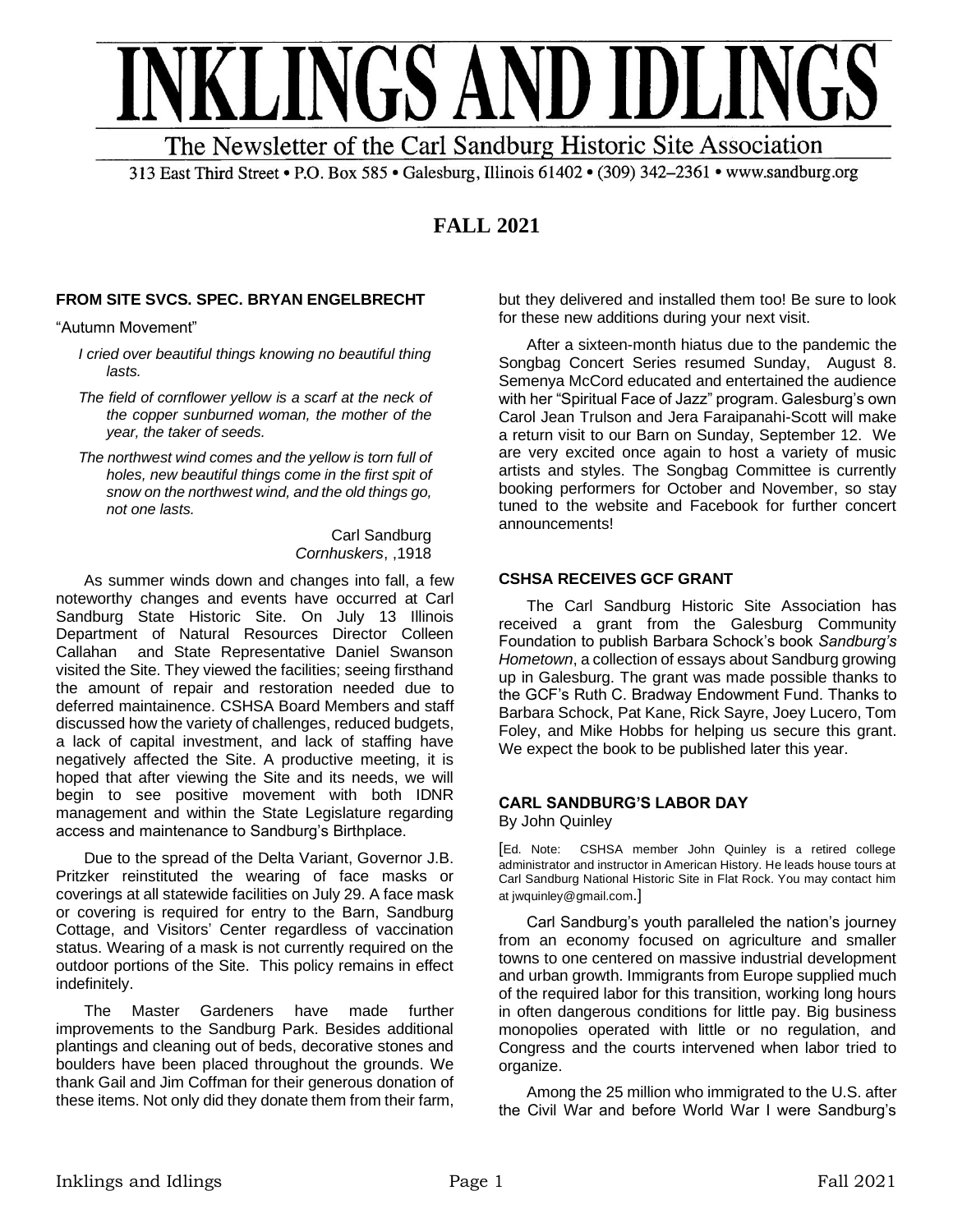parents. His father was a blacksmith's helper who worked on steam locomotives with a sledge hammer–ten hours a day, six days a week, fourteen cents per hour. As a boy of eleven, Carl cleaned offices and delivered newspapers, and after eighth-grade a severe national economic depression compelled him to work full-time. He worked jobs ranging from delivering milk and milking cows to laboring in a brickyard and icehouse, harvesting wheat, and renting out rowboats. Carl sold stereographs all over the Midwest and beyond and worked at a a local firehouse that also gave him a place to sleep while he attended college.

In the early 1900s Carl was an organizer for the Social Democratic Party in Wisconsin, which championed causes of the labor class and the growth of unions. In addition to higher wages and shorter hours for working people the party supported the prohibition of child labor; protection of the rights of women in the labor force and their ability to vote, a graduated income and property tax, urban renewal free medical care and school work for the unemployed, state farm insurance, pensions, workingmen's compensation, and municipal ownership of utilities. With its exponential growth in numbers and political power the labor movement championed the idea of Labor Day, a holiday that would unify union workers from across the industrial spectrum and highlight the social and economic achievements of American workers.

Sandburg saw it as his civic duty as a writer and orator to use the right of free speech and expression to promote social justice (life, liberty, and the pursuit of happiness) for all Americans. He pursued this belief in Chicago, reporting on labor issues and continuing to write poetry that chronicled the life of the working class in a direct, sometimes brutal way. He would often employ the vernacular language of the people to describe their struggles, dreams, and strength to overcome hardships and oppression.

In his highly acclaimed poem "Chicago" he describes the "faces of women and children...the marks of wanton hunger" and also challenges readers to "Come and show me another city with lifted head singing so proud to be alive and coarse and strong and cunning." "Proud to be Hog Butcher, Tool Maker, Stacker of Wheat, Player with Railroads and Freight Handler to the Nation."

Nearly fifteen years later Sandburg spoke to the issues of hard times during the Great Depression. In his seminal work, *The People, Yes* he consoles "the people of the earth, the family of man" and lifts the hopes of the people who "in the darkness with a great bundle of grief…march in tune and step with the constellation of universal law." Charlotte journalist and close friend and biographer of Carl Sandburg, Harry Golden, described the work "as a series of psalms which sing the American experience: hardship, humor, fortitude, and speech.... It is affirmative, optimistic; in some places tender, in other tough." The enactment of Franklin Roosevelt's New Deal policies, such as workman's compensation and social security, echoed some of Sandburg's earlier political objectives.

Sandburg continued to actively pursue his life's work

during his final twenty-two years in Flat Rock at Connemara, writing one-third of his publications including: *Always the Young Strangers* (an autobiography of his early life), the *Complete Poems* (for which he won a third Pulitzer Prize), the second edition of the *American Song Bag*, *Abraham Lincoln: The Prairie Years and The War Years* ( the single 1,000 page volume of Lincoln), *Remembrance Rock* (his iconic work of historical fiction written under contract to MGM Studios), and his last collection of poems, *Honey and Salt* (which he published at eighty-five years of age). He said, "The brightest, most lasting happiness I know is that which comes from yearning, striving, struggling, fashioning, this way and that, till a thing is done." He labored and wrote of ordinary laborers all his life.

Although Sandburg achieved great fame, especially in the 1950s and 1960s, he never abandoned his common roots. In his works and in his personal life he remained true to his moniker, The Poet of the People. At Carl's memorial service in 1967, President Johnson heralded the poet as "the bard of democracy, the echo of the people. Our conscience and chronicler of truth, and beauty, and purpose….he gave us the truest and most enduring vision of our own greatness."

#### **HELP BRING SANDBURG BACK**

By John Quinley

No other American writer was at the same time so widely read, heard, and seen as Carl Sandburg; yet, little attention was given to his work in the decades after his death. Today, I am sure you are pleased when you see Sandburg's legacy included in an article or documentary and disappointed when it isn't.

For example:

Former President Barack Obama noted in his recent book, *A Promised Land*, that his frequent travels from Chicago to Springfield went through Sandburg country.

The *New York Times* bestselling author Erik Larson, shared that the Carl Sandburg Literary Award was among his most treasured honors.

A *Smithsonian Magazine* article on national hobo day mentions Sandburg contemporaries and colleagues, but not Carl.

A PBS documentary about Allister Cooke features a clip of the interview he conducted during Chicago Dynamic Week with Frank Lloyd Wright and Carl Sandburg, but Carl isn't mentioned or shown.

Please send me your own observations (jwquinley@gmail.com), and feel free to be more descriptive than the brief examples above. I am planning to include an analysis of your collective input in an article for *Inklings and Idlings* and in a chapter of my upcoming book, *Sandburg Sidebars*.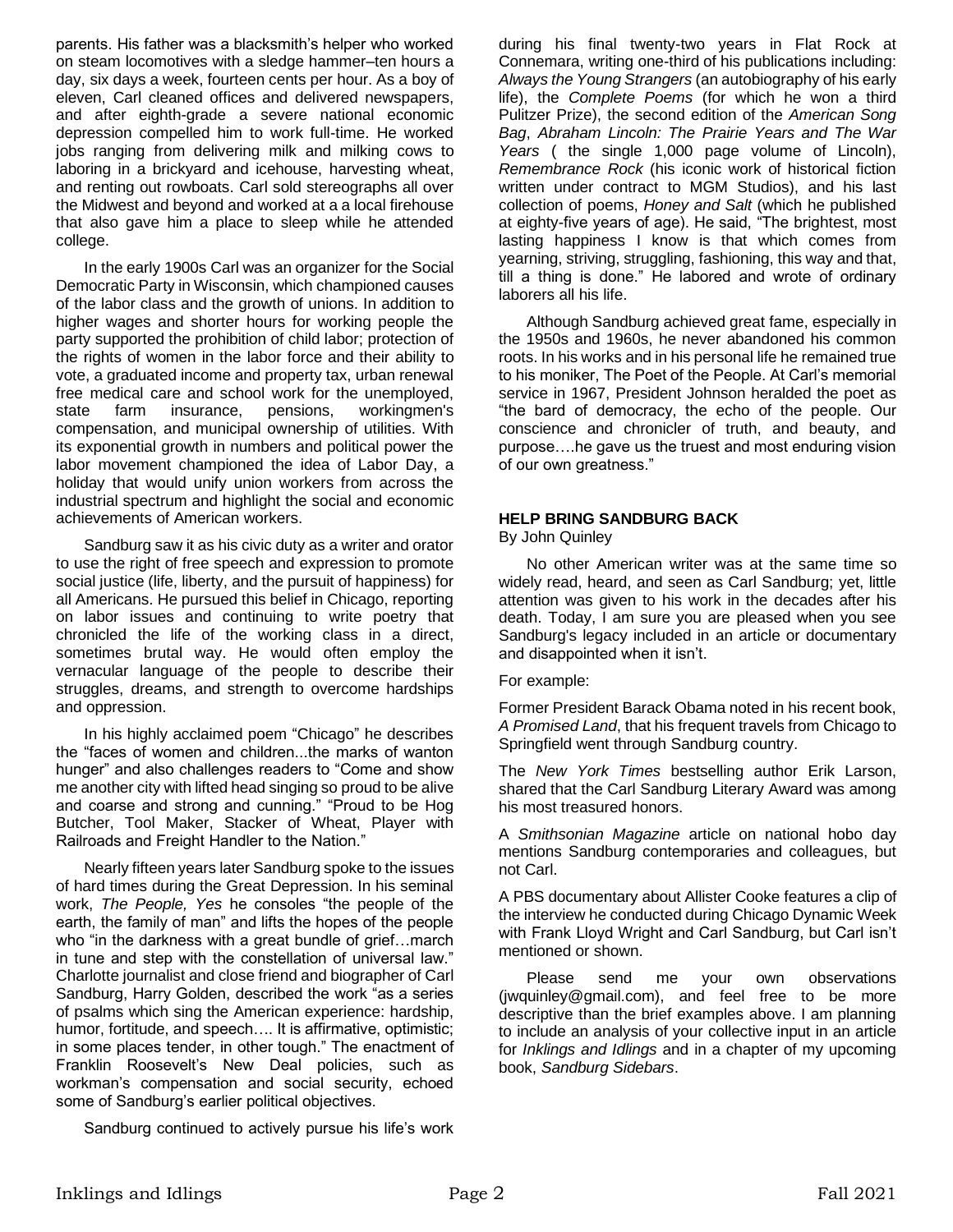#### **CARL SANDBURG AS INSPIRATION FOR MY FIRST BOOK**

#### By Roger Butts

[Ed. Note: CSHSA member Roger Butts is a hospital chaplain in a 500 bed system in Colorado. He graduated from Galesburg High School in 1984, Appalachian State University in 1988, and Wesley Theological Seminary in DC in 2002. He has been ordained in the Unitarian Universalist tradition for nearly 20 years. His wife, Marta Fioriti, is a minister in the United Church of Christ tradition. *Seeds of Devotion* is his first book. They have three teenagers and a black lab named Gracie.



#### Chaplain Roger Butts

As a hospital chaplain, I experienced deep grief and loss in 2020 and the early part of 2021. Unlike many others, I was unable to work from home. Unlike others, there was never an option to sequester myself. I showed up and experienced a wide range of emotions as patient numbers climbed and fell and re-emerged. So many tears. So many stresses.

I was interviewed by a local Colorado Springs TV news reporter about an early COVID death I chaplained. The family could not possibly make it in time to be with their elderly loved one, as one side of the family lived in the southeast, and the other lived in California. She was decompensating so quickly that her children and grandchildren would have made it to the hospital well after she died. So, a nurse and I put on our Personal Protective Equipment, and we connected family members and patient via telephone. They prayed. They sang. They told her she was loved. I will never forget the privilege of holding that phone up to her ear in the last couple of hours of that woman's life.

When I got home at night after work, there were no tennis matches, fewer dinner parties, and a reduced number of church events. I was home more. And my wife, a minister in the United Church of Christ, set up a home office for her ministry which now involved a lot of Zoom and a lot of creativity. I used the home office too. And suddenly all the stories and all the prayers from twenty years of ministry, including recent ones involving COVID, started to line up in my mind. I began to think that a book might be in me. Back when I was graduating from Galesburg High School, Class of 1984, nobody would have voted for me to write a book ever in my life. But here we are.

At that time, mid-2020, a local publishing house, headed up by a friend of mine, put out the word that they

were seeking new authors. I submitted a proposal, and they took it all. Soon, we had a title, *Seeds of Devotion: Weekly Contemplations on Faith*. We had a cover. An editor did her magic and made the manuscript much better. We found great endorsements from a Buddhist writer and teacher, some Catholic contemplatives, and an Emmy Award-winning documentarian, among others.

And, after all of it was put together, ready to launch, the very last thing I had to write was a dedication. Of course, I dedicated my first book to my wife and three kids. And then, I added:

*To Carl Sandburg, who gave me a song and Thomas Merton, who gave me a map.*

It is pretty clear in the book why I dedicate the book to Thomas Merton. His fingerprints are all over the thinking and the orientation of my spiritual path and my expression of it.

But, Carl Sandburg? Why Sandburg? Growing up in Galesburg, I certainly knew about him. Hello mall. Hello community college. Hello "Fog coming in on cat's feet." Hello, Chicago and your broad shoulders.

It wasn't until later that I knew about his socialist organizing, his feisty anger towards fundamentalists, his lifelong NAACP membership awarded to him in recognition of his being a "major prophet of civil rights." I certainly didn't know about his beautiful poem, "Names," which gives voice to his Universalist streak--about a mile long, and nurtured, undoubtedly, by his time at the Universalistfounded Lombard College. I knew "Fog" and that was about it. It would take me years of reading and re-reading Sandburg, especially those early poems, to get to know him in all of his contradictory, beautiful, amazing complexity.

I dedicated this book to Carl Sandburg, because he inspires me. He helped me to see that the prairie was more majestic than what I could see. He gave me a song—of the beauty of the land, of the sacred essence of the ordinary, and of the love of democracy and the people, yes. Of course, the people.

He sang a song that is timely now and timeless. And my book is a tip of the hat to Sandburg. I want to sing along with him.

#### THE HUMAN EXPERIENCE AS SACRAMENT/ THE ORDINARY AS SACRED

He makes the human experience a sacrament. Who can forget in his search for happiness and depth and connection that the professors and the executives were lacking the fundamental experience of being alive, so they could not speak of happiness? But the Hungarians with their women and their kegs, now they knew. They embodied happiness and need not even ask the question. They just lived it.

Every day as a chaplain, I see the holiness of the human experience. People tell me about their great loves. And how they met their great loves. They tell me about their families. They tell me about their losses and their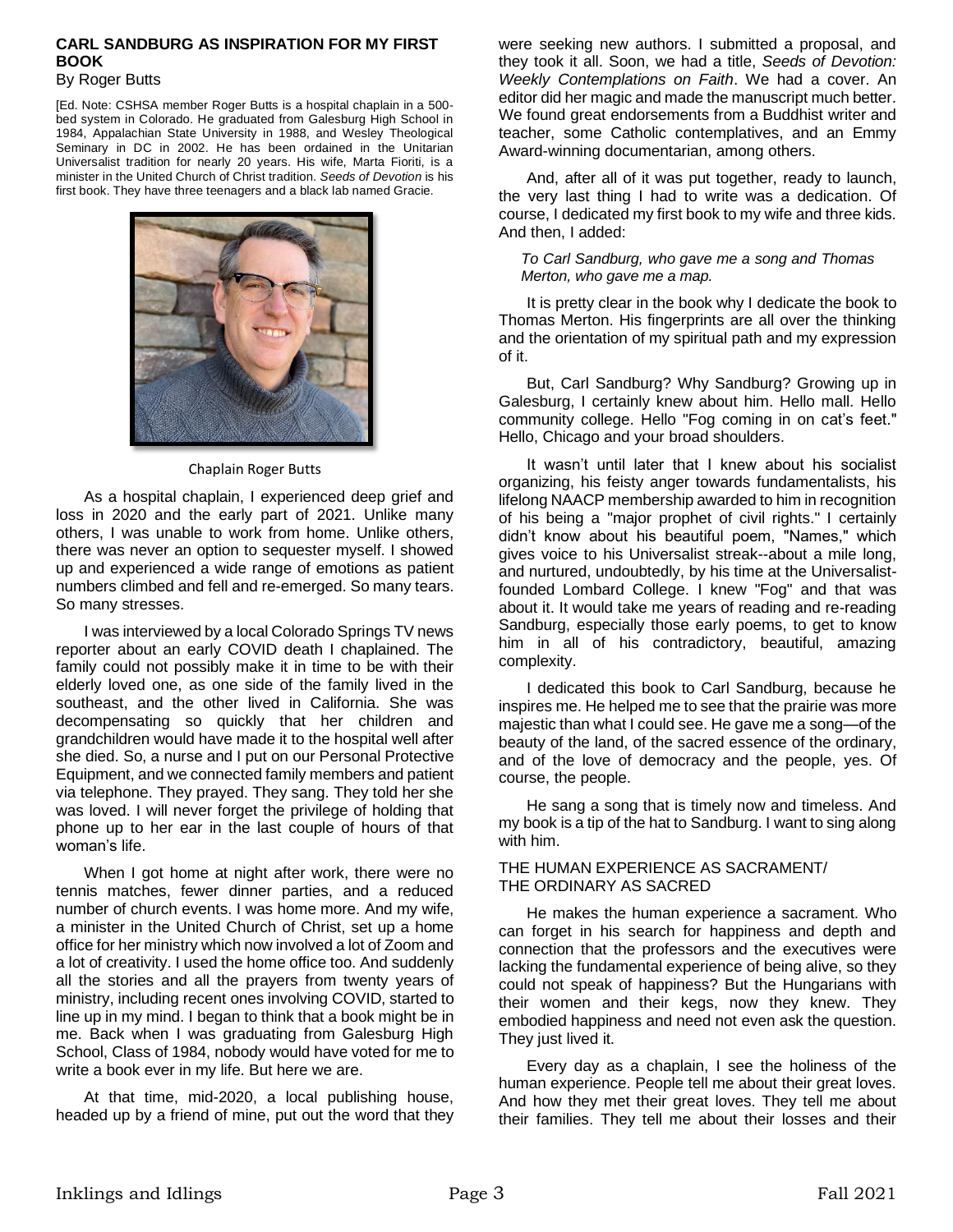regrets, and they tell me about what makes them proud and what makes them feel alive. It is all sacred. And Sandburg knew it and expressed it:

*Consider the Fish Cryer, whose voice is like the booming north wind over a vast empty corn field, joyful as the star ballerina's transcendent dance. He's glad. Glad that fish are a thing that God made. This gladness hints at the sheer delight of the cryer and the scene. The Psalmist says the glad exult and are jubilant with joy*.

The glad know what is sacred, and Sandburg points to this ordinary scene as a sacred, profound moment. As profound as the righteous in their gladness praising God.

*Consider the guitar maker down by Hull House. I thought he had a real soul and knew a lot about God. There was light in his eyes of one who has conquered sorrow in so far as sorrow is conquerable or worth conquering. Anyway he is the only Chicago citizen I was jealous of that day. He played a dance they play in some parts of Italy when the harvest of grapes is over and the wine presses are ready for work*.

The Hungarians and their kegs, the fish cryer and his customers, the guitar maker and his dance, all are connected to a source of life that enable them to be the icons and embodiments of the God of everyday life.

#### THE REJECTION OF FUNDAMENTALISM-TRIBALISM/THE EMBRACE OF UNIVERSALISM

In his classic poem, "Billy Sunday" (and "To a Contemporary Bunkshooter") Carl Sandburg just rails against Christian evangelist Billy Sunday, who comes around tearing his shirt, yelling about Jesus, and talking about who is going to hell. Sunday shouts and screams about who is going to hell like he "knows all about it." Sandburg was clearly angry that he was making money off this schtick. But that wasn't the worst of it, rather Sandburg saw the damage it did. The way it hurt. Sandburg laments that the carpenters have to build new emergency departments for the women and children who faint and are hurt by his histrionics. I think of this hospital building lament as a proxy for the psychological, emotional, and spiritual abuse that Sandburg sees in Sunday. Sandburg also goes after those who support and back Sunday as the same crowd who killed Jesus. Follow the money, and you'll find a crowd of scoundrels out to exploit the poor and the vulnerable. Sandburg is never so feisty and such a prophet as in "Billy Sunday."

That is a song I've sung a lot in the past, and there are certainly hints of that song in my book. When I grew up in Galesburg and had a vague notion of Sandburg, I did not know anything about Universalism (that knowledge would come in college.) But Sandburg sang a song of Universalism and that song is the song of my heart and his.

His sense of universalism is most pronounced in "Names." "There is only one horse in all the earth and his name is all horses. There is only one fish in the sea and his name is all fishes. There is only one maker and all the people of the earth are called all God's children."

About his own sense of religion, he said: "I am a Christian, a Quaker, a Moslem, a Buddhist, a Confucian and maybe a Catholic pantheist or a Joan of Arc who hears voices. I am all these and more." That is a song he gave me. Of course, this is the heart of my dedication to Sandburg.

Growing up, I did not know that Sandburg attended a Universalist college, Lombard College, in Galesburg. The college did not force students to learn about Universalism, but I have to believe that Sandburg appreciated knowing there was a religion that believed in the goodness at the heart of all creation, that believed in a loving, compassionate God, and that there was no hell. (The Universalists didn't say much about dancing one way or the other, unlike the other churches in Galesburg, but it was clear to Sandburg that they didn't believe you could dance your way to hell, as other places did.)

#### THE POSSIBILITY OF TRANSFORMATION

The haunting example of transformation in Sandburg's poetry is "Grass." Haunting and real and direct. The grass transforms the battlefield to such an extent that memory fades quickly, painlessly. All that had been transformed by the war. The loss. The regret. The shattered families. Lost to a transforming grass and a forgetful citizenry.

"Bath," however, is the transformation poem that touches my heart and mind. Who among us cannot relate at one point or another with the cynicism and despair of the man who sees the whole world as a grinning skull and cross-bones. No color in the flesh of anyone. The joy zapped out of the whole world. The grief, the loss, the exhaustion, the competition, the drama, the regrets, the betrayal, the dog-eat-dog of a human life can get to be a bit much.

And "then." Whenever Sandburg throws that word "then" into a poem, something magical is about to happen. Magical as any scene in a Garcia Marquez book,

*Then cynical despairing man walks into a concert. And is washed, washed deep inside. Something happened. The music broke down his heart and his mind and his heart and his mind were regenerated, rebuilt, renewed. He clapped and clapped along with the rest of the crowd. Encore. Encore!*

For me, it was back in 1990-something. I had just come out of a long-term relationship. I was no longer working on Capitol Hill. One Thanksgiving morning I drove from the city out to the suburbs on I-95 to see my long-time dear friends also from Galesburg who also ended up in DC for work and life. I was driving out of the city and listening to the Indigo Girls. There was a crispness to the air. There was a stark blue sky. And there were the voices of Amy and Emily maybe singing about love or love lost or a sense of belonging. Who knows what the song was? In that moment, it was as if eternity came into me. Something in me was regenerated, rebuilt, renewed. I'll never forget it. It is the closest thing I've ever had to an epiphany.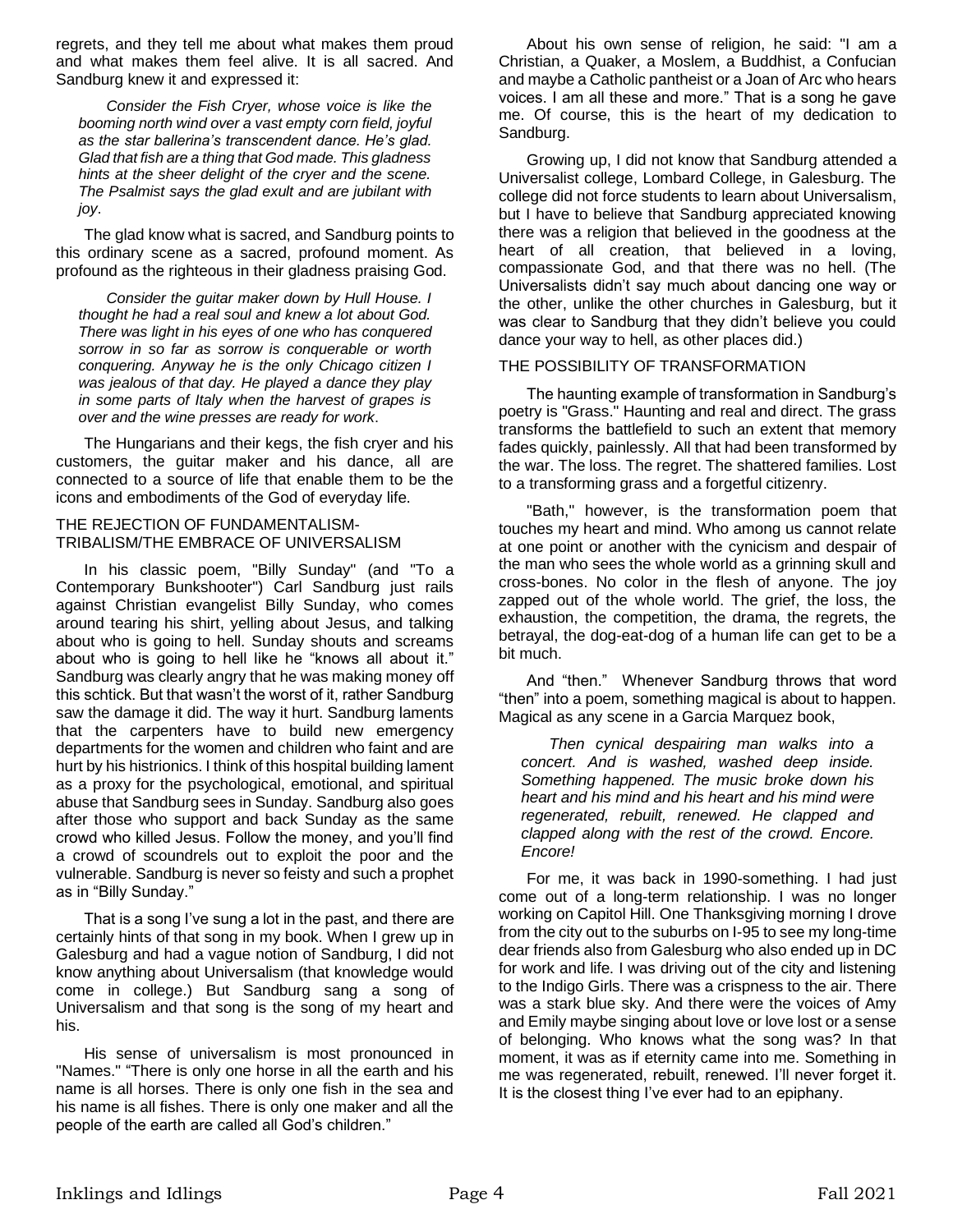Sandburg, I notice, is a poet of hope, always seeking that language that will capture the essence of the transformative possibility.

This is why I dedicated my book to Sandburg. The belief in transformation. This belief in the sanctity of the human person. This belief that we are all in this together, and together we can build a better world.

#### **WORLD WAR I & SANDBURG'S ANTI-WAR POEMS** By Dr. John Hallwas

[Ed. Note: A writer, speaker, and adult-education leader, John E. Hallwas is Distinguished Professor Emeritus at Western Illinois University. Wellknown for his many books about Illinois and the Midwest, he has also written scores of journal articles and hundreds of newspaper and magazine essays, as well as several plays. Dr. Hallwas received his Bachelor of Science in Education degree (with honors) in 1967 and his Master of Arts degree in 1968. Both were from Western Illinois University. He was an NDEA Fellow at the University of Florida in the late 1960s and received his Ph.D. there in 1972. Hired by his alma mater, Hallwas taught English at WIU for thirty-four years. An expert on the literature of Illinois, Hallwas is the editor of *Illinois Literature: The Nineteenth Century* (1986) and *Studies in Illinois Poetry* (1989). He has also written introductions to modern editions of works by half a dozen Illinois authors, including Carl Sandburg's *Chicago Poems* (1992). He was a featured speaker at the Carl Sandburg Festival in Galesburg, The author of local history books on his home area, as well as the writer and host for local history television programs, Hallwas currently writes a weekly newspaper column titled "On Community" for Macomb's newspaper, the *McDonough County Voice*. Hundreds of the Hallwas articles and lectures are available in the John Hallwas Collection at the Archives of Malpass Library, Western Illinois University. The following article appeared in the July 22, 2017 *McDonough County Voice.*]



Dr. John Hallwas

Today marks fifty years since the death of writer Carl Sandburg who was once widely known for his poetry and multi-volume Lincoln biography. He also wrote the wellknown *Rootabaga Stories* for children as well as a very good memoir about growing up in Galesburg, titled *Always the Young Strangers* (1953).

Although he was, in his own time, one of the most wellknown and widely admired Americans, public familiarity with his work has diminished since his death in 1967. In 1992 I did an edition of his most famous poetry volume, *Chicago* Poems (1916), which first gave him a reputation a century ago. As I mentioned in my introduction, it was "a tradition-shattering book" in some ways, especially because "it focused substantially on city life and expressed the poet's commitment to the masses." Young Sandburg was, of course, an ardent Socialist.

As we now look back over a century to our nation's involvement in World War I, it is also pertinent to remember that he was perhaps the most significant American poetic voice about that war. One of his most interesting poems on that subject is "Killers" in which he empathizes with all the soldiers—before America even became involved. He had not seen them fighting, but he had read about the horrific battles and huge casualties, and in an imaginative sense, he is a witness to their sacrifice:

 *Under the sun Are sixteen million men, Chosen for shining teeth, Sharp eyes, hard legs, And a running of young warm blood in their wrists.*

*And the sixteen million are killing . . . and killing and killing.*

*….I never forget them day or night: They beat on my head for memory of them;They pound on my heart. .* . ."

He is clearly obsessed by the massive, senseless slaughter, and later in that poem he says, "I wake in the night and smell the trenches."

In another anti-war poem, called "Iron," Sandburg wants his readers to reflect on the inevitable relationship between war and graves, so after describing "Long, steel guns/ Pointed from the war ships," he also describes "Broad, iron shovels,/ Scooping out oblong vaults." And he invites the readers of his poem to become imaginative witnesses, too: "I ask you to witness--/ The shovel is brother to the gun."

In Sandburg's view, most wars were the result of leaders quarreling, and the problem was that ordinary men then sacrificed their lives for causes that should have been addressed in other ways. In a poem called "Ready to Kill" he even depicts himself as an angry onlooker at "a bronze memorial of a famous general,/ Riding horseback with a flag and a sword and a revolver on him," for he knows that figure is "Ready to kill anybody that gets in his way." And in contrast, "the farmer, the miner, the shop man, the factory hand, the fireman, and the teamster" are not remembered with bronze memorials, even though they are "the real huskies, that are doing the work of the world, and feeding people instead of butchering them." He wants to change the perspective of people, so they celebrate the positive things that hard-working folks do every day, rather than just the achievements of those who fight and kill for some cause.

One of our nation's most well-known anti-war poems is "Grass," which he wrote after Americans also became involved in World War I, and it takes a broad look at all wars—as a waste of human lives. He gives voice to the grass itself, which says at the outset,

*Pile the bodies high at Austerlitz and Waterloo. Shovel them under and let me work— I am the grass; I cover all*.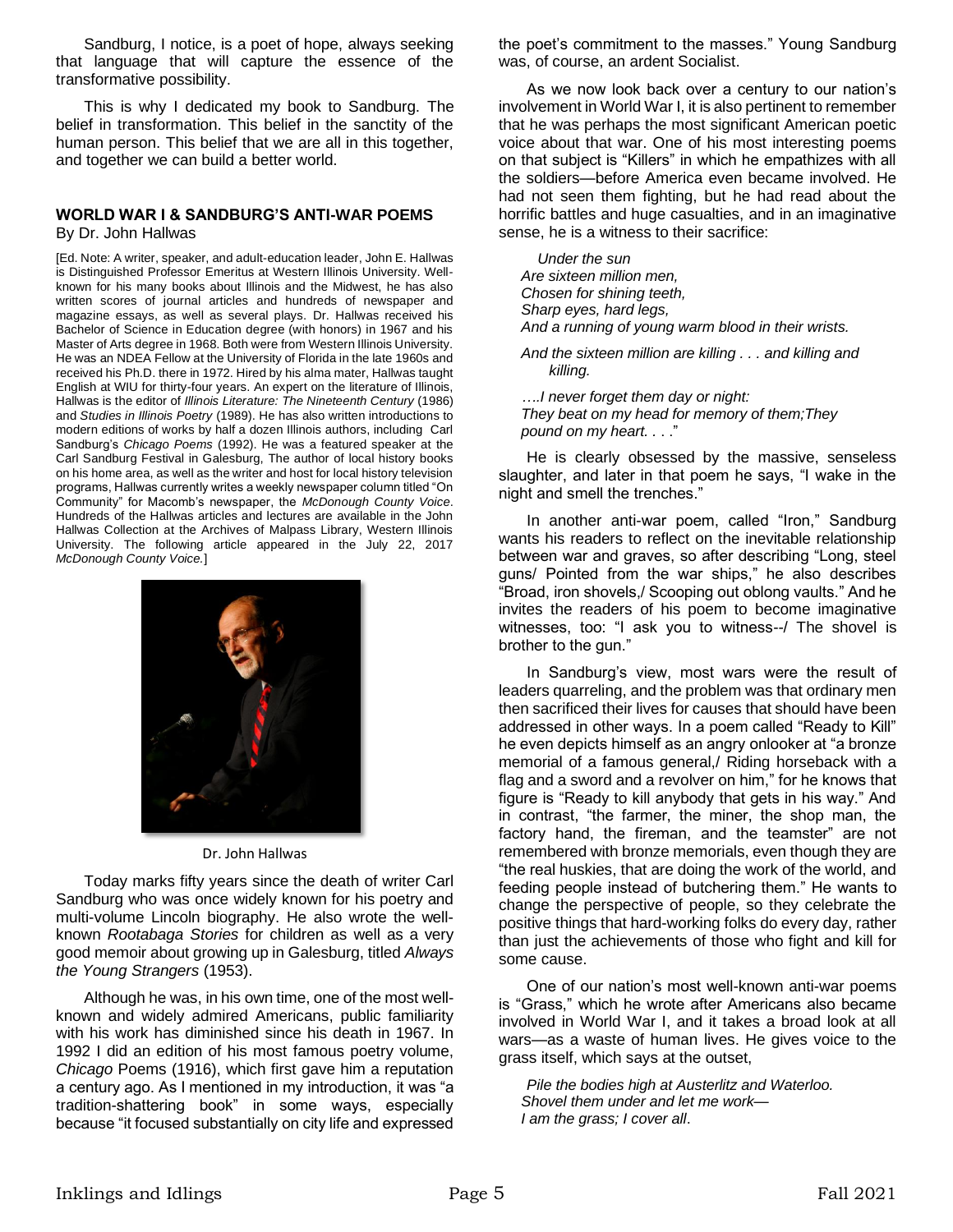As he points out later in the poem, ten or twenty years after those men laid down their lives for a particular stretch of ground, the public forgets them, asking the train conductor as they pass, "What place is this?/ Where are we now?"

When I was doing research on Sandburg, forty years ago in the late 1970s I discovered an early poem by him that he had probably forgotten and was never included in his 800-page volume of *The Complete Poems of Carl Sandburg* (1969). Written during 1915 for The *International Socialist Review*, it is called "Ashes and Dreams," and it depicts "mothers of the world," who are watching as their young sons get killed and are buried on battlefields, often in mass graves. It concludes,

*White faces up, Eyes wide and blind, Legs stiff and arms limp, Pass them along*

*And pile them in And tumble them over, Ashes and dreams together*

*(Mothers of the world, Your waste of work)*

In other words, there are always other victims of war losses, besides the dead soldiers themselves—especially mothers, who also had dreams for those sons, and who had worked to raise them, only to see those hopes become ashes.

As these and other poems reveal, early in his life, as a former soldier himself in the essentially unjustified Spanish-American War, and then as a man in his thirties watching World War I get started and become horrific, Sandburg was a very outspoken anti-war poet. Later, as he studied Lincoln and the Civil War, he did not express the same views. He very much approved of Lincoln's effort to free the slaves, and of course, he did not oppose World War II. But early in his career, he was a thoughtprovoking critic of militarism, and it happens that historians have long agreed that World War I accomplished little, if anything, at a human price that was unprecedented in the history of humanity.

Fifty years after his death, Sandburg is still a thoughtprovoking voice for the struggle and suffering of ordinary people, who are often the victims of powerful cultural forces—including the values and motives prompting wars that might otherwise be avoided.

#### **SANDBURG INTERVIEW WITH MURROW**  By Gayle Keiser

[Ed. Note: This is part 2 of CSHSA member Gayle Keiser's account of journalist Edward R. Murrow's interview of Carl and Lilian Sandburg at Connemara in 1961.]

Before Edward R. Murrow's interview with Carl Sandburg continued, Murrow spoke directly to listeners on the other side of the camera. "In his epoch novel, *Remembrance Rock*, Mr. Sandburg interprets for us his

deep faith in America and in the people who shaped what is sometimes called 'the American Dream.'" Murrow asked Sandburg to read the following passage from that book:

*When we say a patriot is one who loves his country, what kind of love do we mean? A love that we can throw on a scale and see how much it weighs? A love we can take apart to see how it ticks? A love where with a yardstick we record how long, high, wide, it is? Or is a patriot's love of country a thing invisible, a quality, a human shade and breath, beyond all reckoning and measurement? These are questions. They are old as the time of man. And the answers to them we know in part. For we know when a nation goes down and never comes back, when a society or a civilization perishes, one condition may always be found. They forgot where they came from. They lost sight of what brought them along. The hard beginnings were forgotten and the struggles farther along. They became satisfied with themselves. Unity and common understanding there had been, enough to overcome rot and dissolution, enough to break through their obstacles. But the mockers came. And the deniers were heard. And vision and hope faded. And the custom of greeting became "What's the use?" And men whose forefathers would go anywhere, holding nothing impossible in the genius of man, joined the mockers and deniers. They forgot where they came from. They lost sight of what had brought them along.*

The October 1961 interview turned deadly serious when Murrow asked Sandburg, "Do you feel that we're in danger of tearing ourselves apart?"

Sandburg furrowed his brow and began, "There never has been a time that there were not clouds on the horizon for this country. And there was one crisis after another that can be named, from the coming of the Revolution, and that Civil War the likes of which almost no other country has ever had. Then the two world wars."

Settling back, Sandburg continued, "Over and over again it has looked as if we were sunk as a nation. And always–it's the point I try to make in that novel, *Remembrance Rock*–always there's been a saving remnant, always there has been enough of a small, faithful minority, faithful to the death."

What were the issues facing the U.S. in 1961 that would have caused Murrow to ask if the country was being torn apart? Are there similar issues or events occurring now in 2021?

In January of 1961 John Kennedy became the 35th President of the United States after winning the 1960 election with the smallest margin of victory in American history amid rumors swirling that the election was "stolen" with fraudulent votes manipulated by Chicago Mayor Richard Daley's political machine. No voter fraud in that election has since been proven.

Kennedy's vigor in office contrasted with historian William Manchester's characterization of Dwight Eisenhower's Presidency as "a long, lazy game of golf while clouds gathered on the horizon." Kennedy's agenda did not include racial discrimination issues, consistent with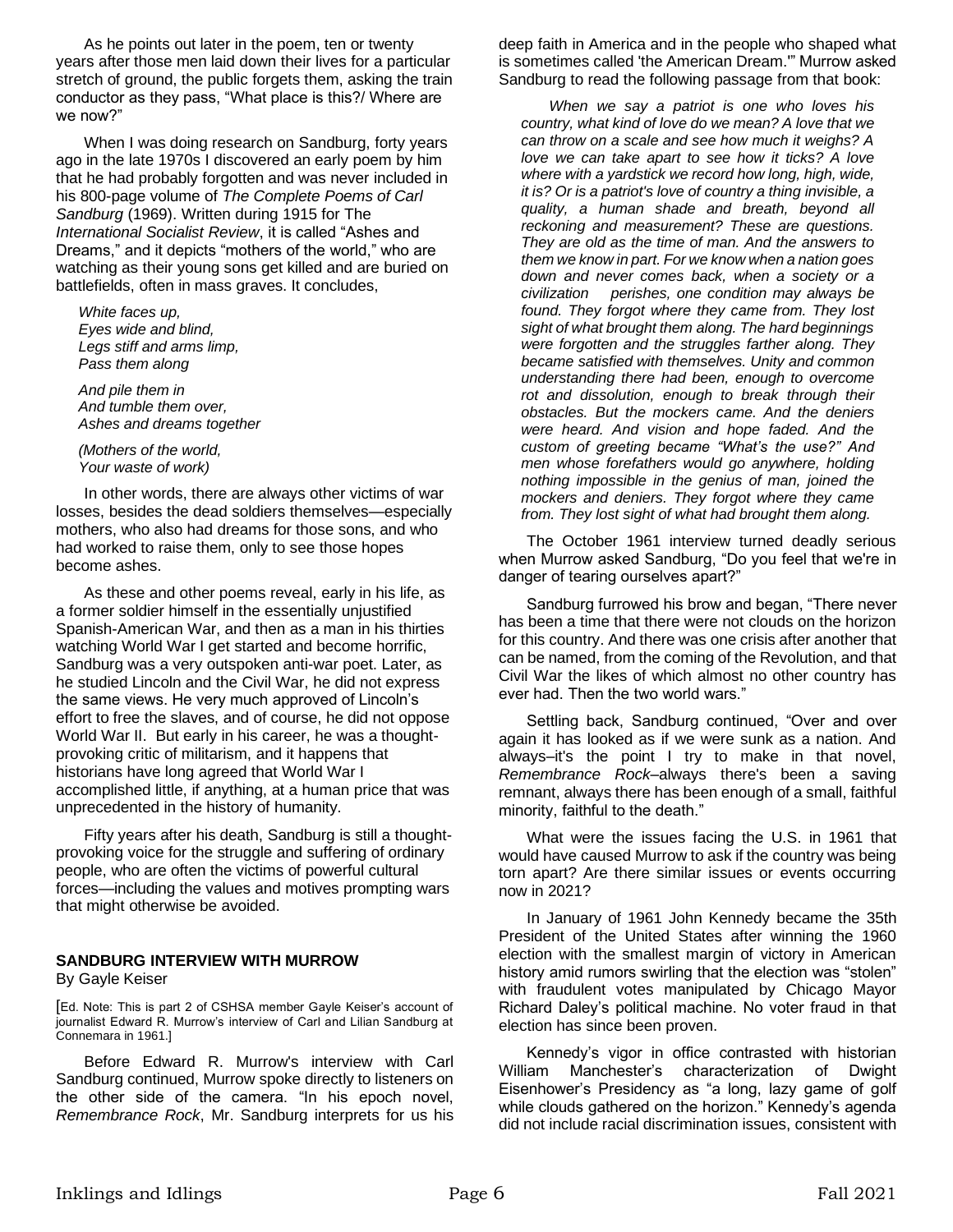Eisenhower's hesitancy in the realm of civil rights for African Americans.

So-called "Freedom Riders" began in 1961 to challenge racial segregation laws by riding interstate buses through the South. Some of the Freedom Riders, including John Lewis who was later elected to Congress to represent Georgia's District 5, were attacked and beaten for their civil rights activism.

President Kennedy addressed Congress on May 25 and committed the U.S. to land the first man on the moon. The USSR already had celebrated much success in the space race—first solar orbit, first impact on the moon, first photographs of the moon from a lunar orbit, and first Russian cosmonaut in space on April 12. The U.S. was not far behind, consistent with Sandburg's observation that "(our) forefathers would go anywhere, holding nothing impossible in the genius of man." On May 5 Alan Shepard became the first American astronaut to orbit the Earth.

U.S. relations with the USSR deteriorated into a "Cold War" when Soviet Premier Nikita Khrushchev closed the border between East and West Berlin on August 13, 1961. He ordered construction of a wall to stop people leaving the East to pursue freedom and greater economic opportunity in the West. The Berlin Wall became a visible reminder of the distrust between East and West.

At Murrow's request, Sandburg read from *Remembrance Rock*:

*The call to hardship, toil and combat runs like a blood-scarlet thread over and through the story of the American people. It has cost to build this nation. Living men in struggle and risk, in self-denial and pain, in familiarity with sacrifice, wounds and death–those living men of the past paid the cost….They ought not to be forgotten, the dead who held in their clinched hands that which became the heritage of us–the living.*

Fast-forward nearly six decades to 2020.

President Trump had received criticism from some quarters for the amount of time he spent golfing. In fact, he was golfing at the Trump National Golf Club in Virginia when TV networks called the November election for Joe Biden. But Trump's turbulent Presidency could hardly be compared to "a long, lazy game of golf." No issue was more crucial to his downfall than Trump's handling of the COVID-19 virus outbreak which caused the deaths of over 235,000 Americans by Election Day.

President Trump developed a warm relationship with Russian President Vladimir Putin soon after taking office. In his twenty years as president or prime minister, the 67 year-old former KGB spy organized a brazen end-run around Russia's presidential term limits that will allow him to stay in office until 2036. Perhaps inspired by` Putin's example, President Trump challenged the tradition of the peaceful transfer of power maintained by the US Constitution, refused to concede defeat in the 2020 election, and insisted without evidence that the election was "stolen."

On January 6, 2021 when the U.S. House of

Representatives met to certify the votes cast by the Electoral College, supporters of the defeated incumbent stormed the Capitol with the intention of disrupting the Constitutionally mandated process. Despite highly charged divisions within Congress that mirror nationwide political, social, and economic divisions in American society, President Biden was inaugurated the 46th American President two weeks later.

Congressman John Lewis often stated, "THE most important right we have as Americans is the right to vote." Lewis fought for federal legislation to guarantee equal treatment of all Americans with respect to voting rights. Despite passage in the House of Representatives of voting rights legislation prior to Lewis' death in 2020, Majority Leader Mitch McConnell refused to call the bill for consideration in the Senate. Meanwhile a flurry of bills passed state legislatures in 2021, making voter participation more difficult for minorities.

The year 2021 saw many Americans fighting for fair treatment in how the U.S. justice system arrests, adjudicates, and penalizes people of color, women, and immigrants. Approximately a year after George Floyd died under the knee of a Minneapolis police officer, nationwide protests sparked against racism, discrimination, and police brutality in the U.S., and a murder trial began in March. The Black Lives Matter movement generated international protests. On June 25 Derek Chauvin was sentenced on a second-degree murder charge to twenty-two and a half years in prison.

In the midst of a global warming crisis that endangers the existence of life on earth as much as the 1962 Cuban Missile Crisis threatened nuclear annihilation, a private entrepreneur built "a highway to space in order to save the earth" and give hope for the future. In July 2021 two privately funded flights with civilian passengers were launched into space. More civilian flights are anticipated as NASA develops business partnerships to land a man on Mars and colonize that planet.

In summary, critical parallels exist between challenges facing this country in 1961 and again in 2021. What might Sandburg say about similar problems resurfacing years later? Murrow asked Sandburg to read from *The People, Yes*, #107 passages which reflect his spirit of optimism and wisdom on the echoing of issues through time:

| The people will live on,                                                                 |
|------------------------------------------------------------------------------------------|
| The learning and blundering people will live on.                                         |
| They will be tricked and sold and again sold                                             |
| And go back to the nourishing earth for rootholds,                                       |
| The people so peculiar in renewal and comeback,                                          |
| You can't laugh off their capacity to take it.                                           |
| The mammoth rests between his cyclonic dramas.                                           |
| Man is a long time coming.<br>Man will yet win.<br>Brother may yet line up with brother. |
|                                                                                          |

*This old anvil laughs at many broken hammers. There are men who can't be bought. There are women beyond purchase. The fireborn are at home in fire.*